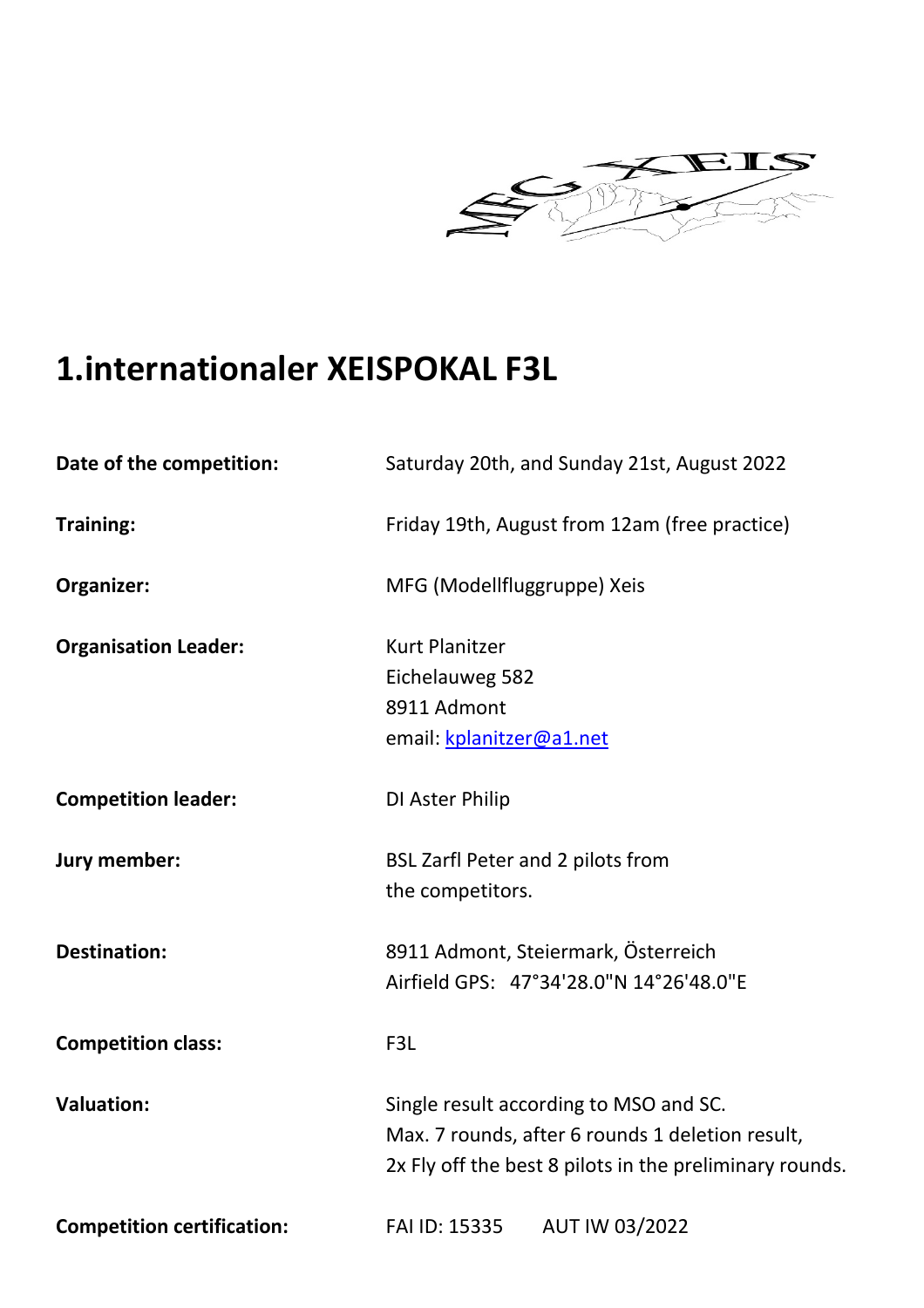| <b>Competition conditions:</b> | The competition is going to be accorded to the rules<br>of the FAI sporting codes and the MSO. The MSO is<br>implemented in the last version.                                                                 |
|--------------------------------|---------------------------------------------------------------------------------------------------------------------------------------------------------------------------------------------------------------|
| <b>Right of participate:</b>   | All competitors holding a FAI Sporting License for 2022<br>and a valid proof of insurance; both documents have<br>to be deposited for the duration of the whole<br>competion                                  |
| <b>Protest:</b>                | Has to be done immediately and written according to<br>the rules of the SC to the competition organizer. The<br>deposit is about $\epsilon$ 15,- and is going to be refunded if<br>the protest is successful. |
| <b>Responsibility:</b>         | The club does not response assume liability for<br>damage to material or people.                                                                                                                              |
| <b>Registration:</b>           | www.wb-pilot-f3l.de/wettbewerbe.php                                                                                                                                                                           |
|                                | Registration will be open from May 1st at 8:00 p.m<br>and ends on August 11 <sup>th</sup> 0:00am                                                                                                              |
|                                | Max Starters 64 pilots                                                                                                                                                                                        |
| Homepage:                      | www.f3l.at                                                                                                                                                                                                    |
| <b>Entry fee:</b>              | Seniors € 30,-<br>Junior $\epsilon$ 15,- (up to and including the age of 18) After<br>receipt of payment, the pilot will be activated on the<br>starting list.                                                |
| <b>Bank details:</b>           | Raiffeisen Bank Admont<br>Name: MFG Modellfluggruppe Xeis<br>IBAN: AT 08 3800 1000 0011 4561<br><b>BIC: RZSTAT2G001</b>                                                                                       |
| <b>Campsite rules:</b>         | Is going to be announced from the competition leader<br>and must be observed from all the competitors.                                                                                                        |
| arrival and accommodation:     | look at the homepage<br>www.f3l.at                                                                                                                                                                            |